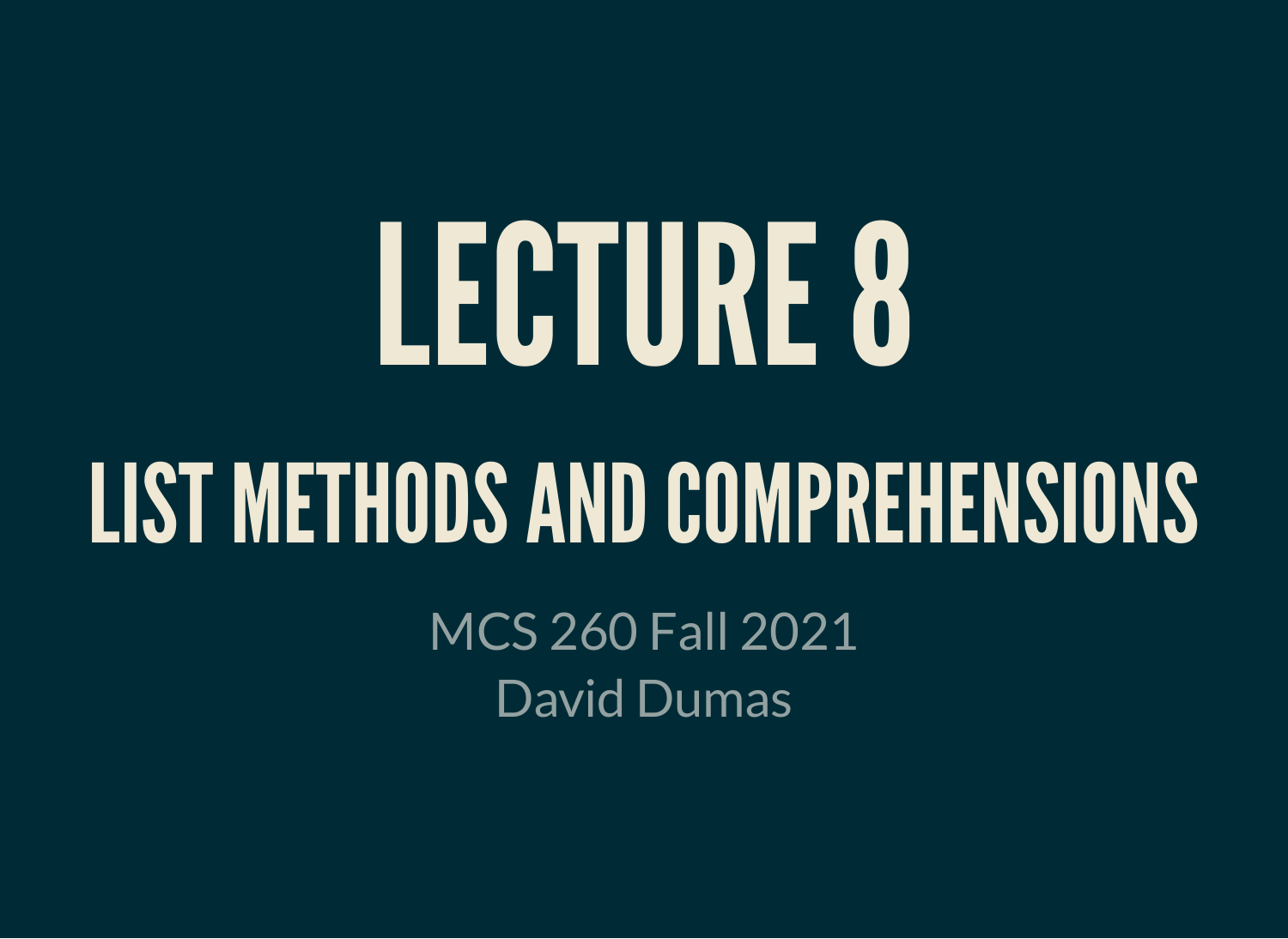### REMINDERS

- Worksheet 3 solutions posted
- Homework 3 posted (due Tues 10am)
- Project 1 due Fri Sep 17 at 6pm CDT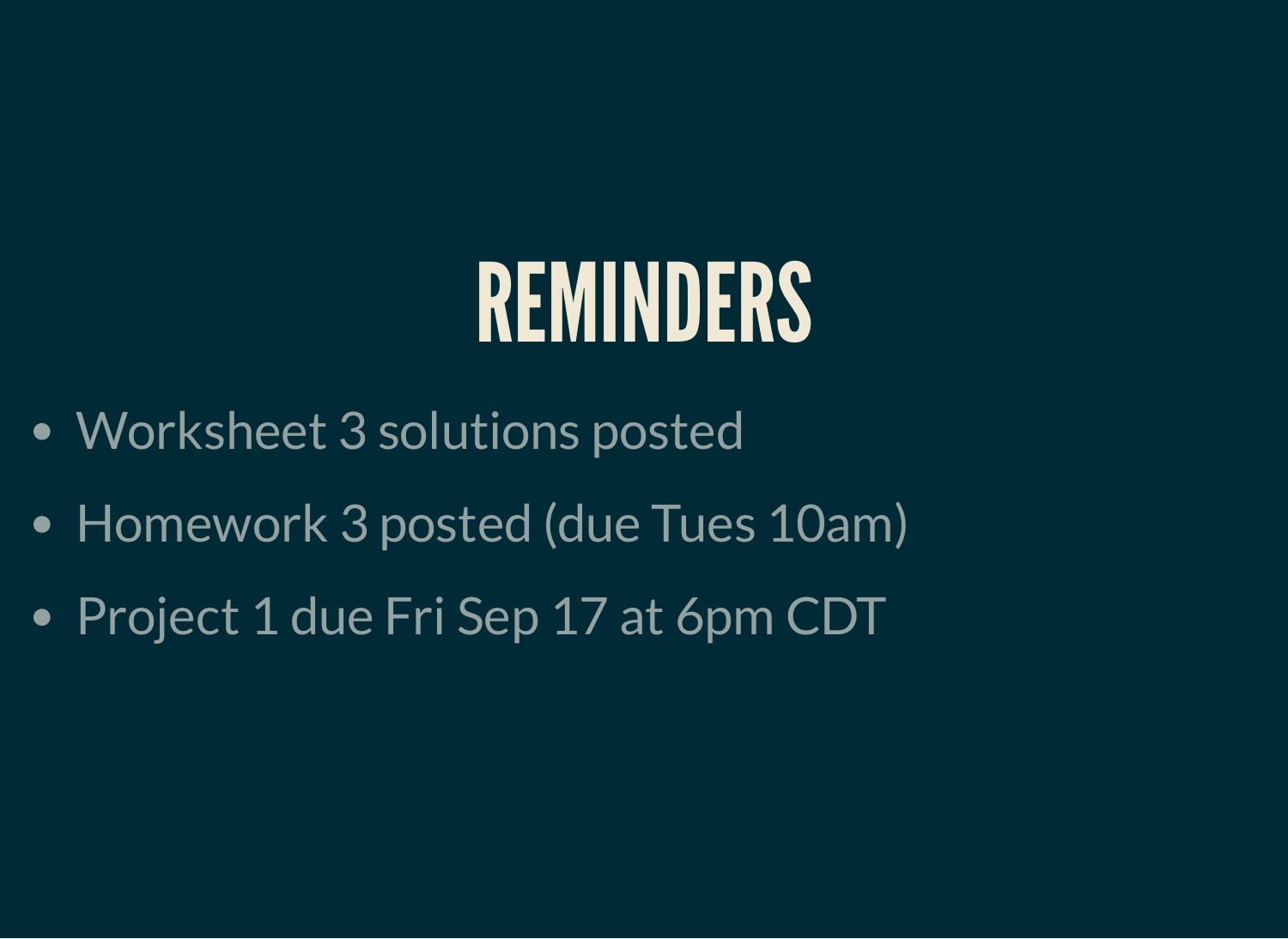### PROJECT 1DISCUSSION

321, 174, 258, 385, 448, 480, 496, 612, 414, ...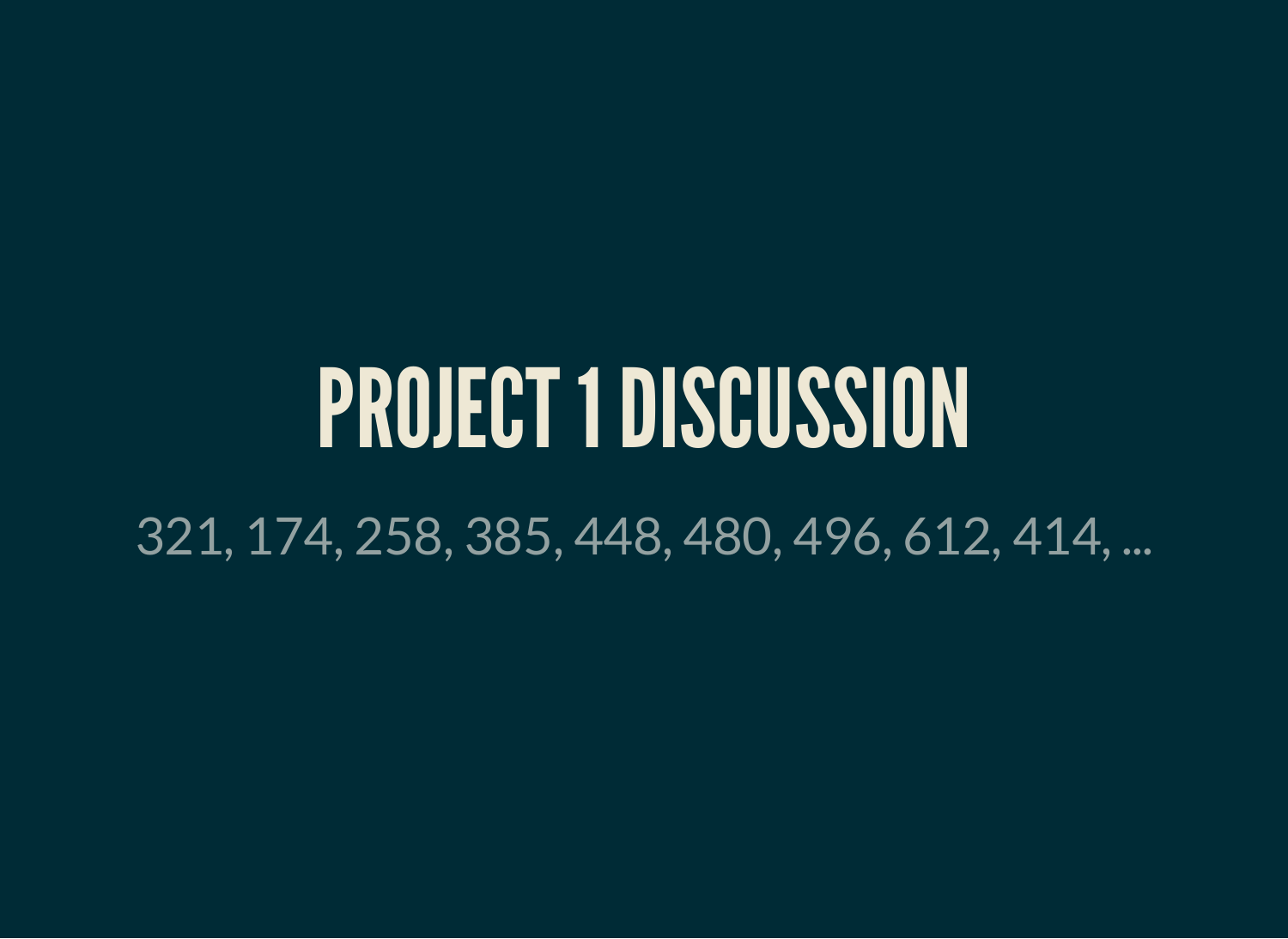### ITERABLES

Recall a thing that can appear in a for loop in Python is called an **iterable**. So iterables include:

- Sequences (strings, lists, tuples<sup>\*</sup>)
- , range(...) enumerate(...)
- Other built-in types we'll discuss soon (dict, set)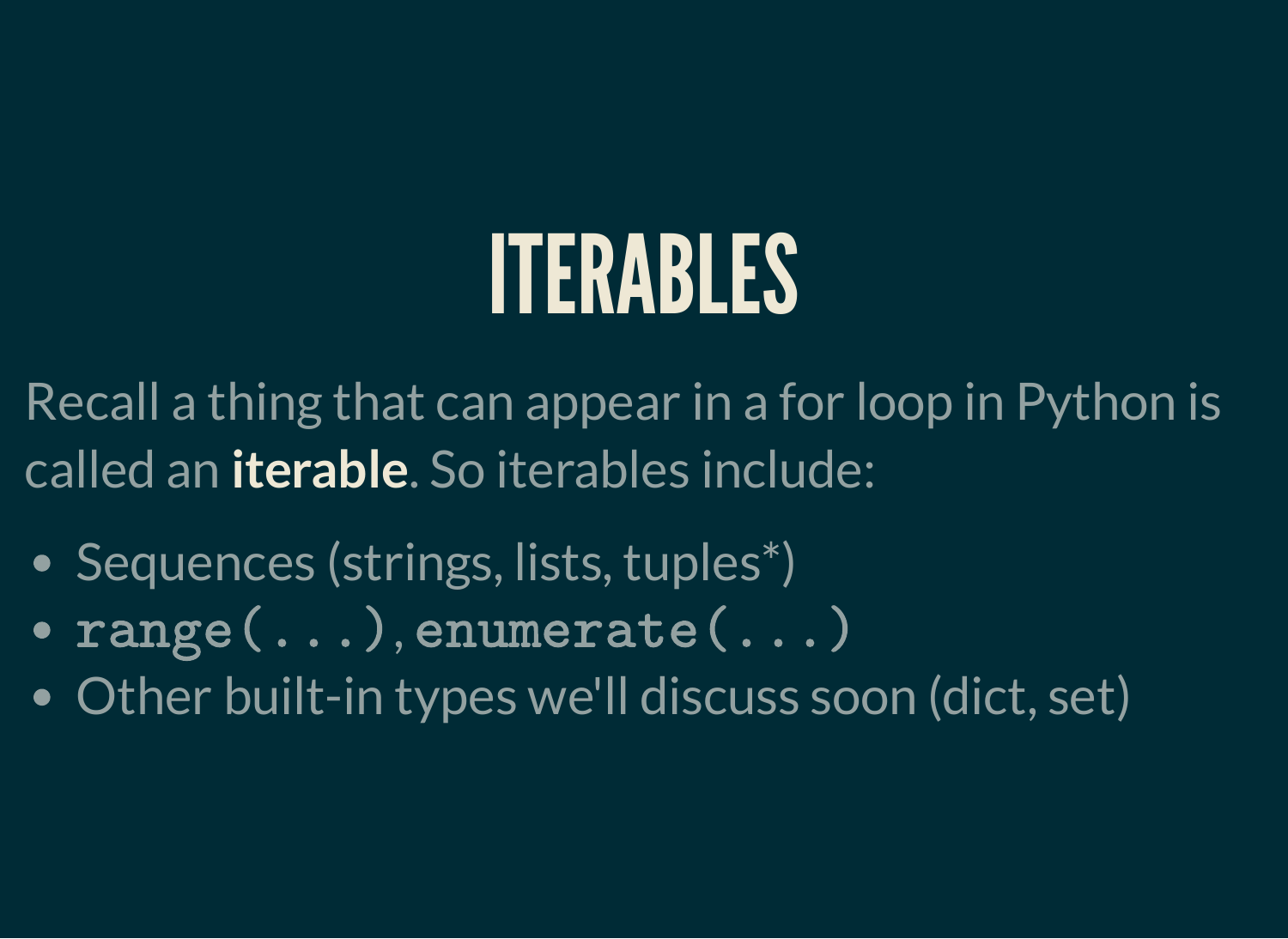# LIST METHODS

Lists in Python have many useful features we haven't talked about.

Any list, say L, comes with its own set of functions (called **methods**) that operate directly on the list.

| L.append(x)        | # Add x to the end of the list         |
|--------------------|----------------------------------------|
| L.insert(i,x)      | # Insert x at position i               |
| $L$ . remove $(x)$ | # Remove first instance of x in L      |
| L.pop()            | # Remove and return the last item of L |
| $L$ . index $(x)$  | # Find x in L, return its index        |

### All except  $\mathtt{index}()$  change the list.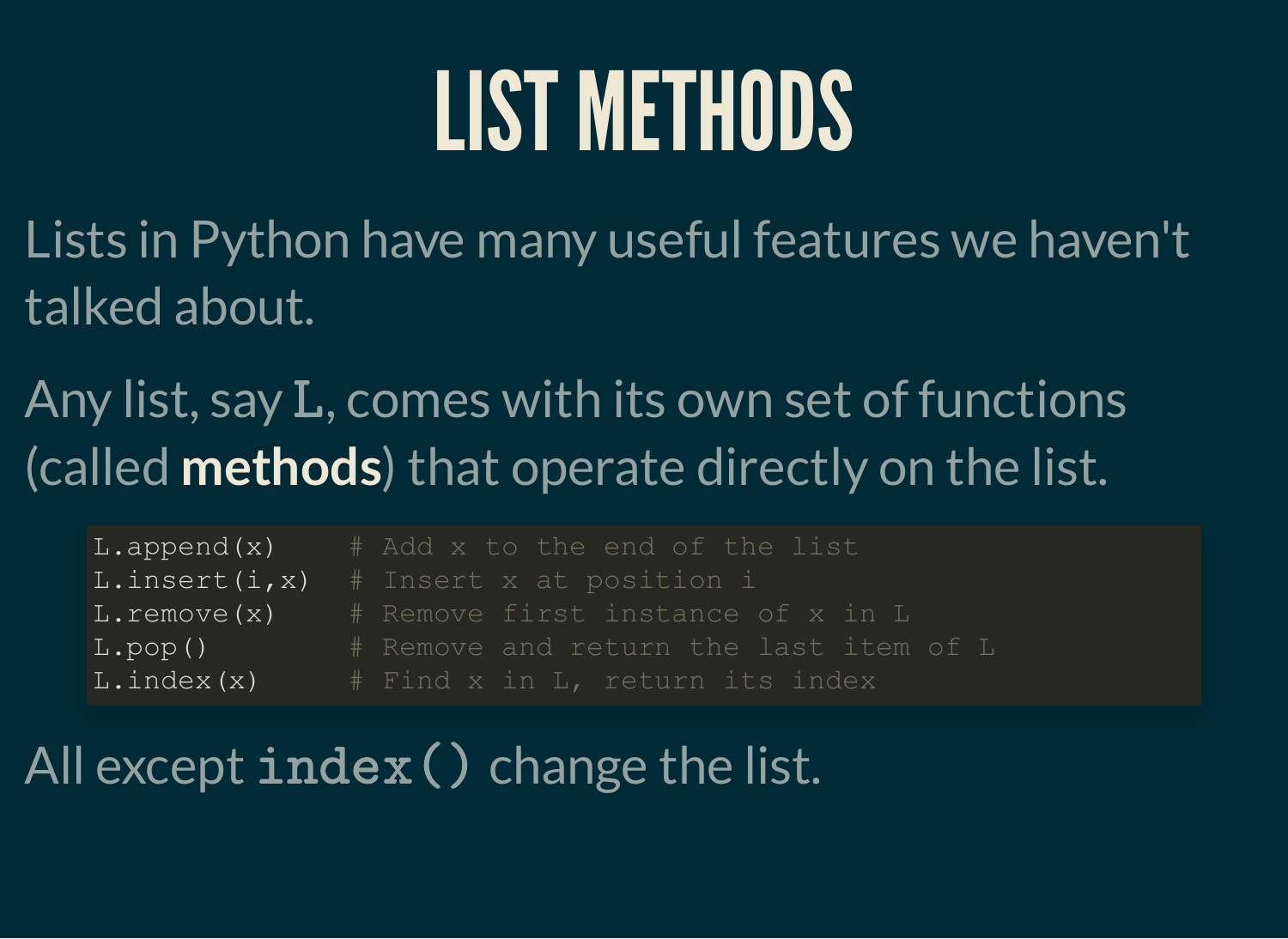Example: Suppose L is a list of strings representing integers, and we need to convert it to a list M of ints.

A for loop can be used to do this:

```
L = [\,142\,", 16\,", 15\,", 18\,", 14\,"]
M = \lceil \rceilfor s in L:
    M.append( int(s))
# now M == [42, 16, 15, 8, 4]
```
This pattern is very common: Iterate over a list doing something to each element, producing a new list.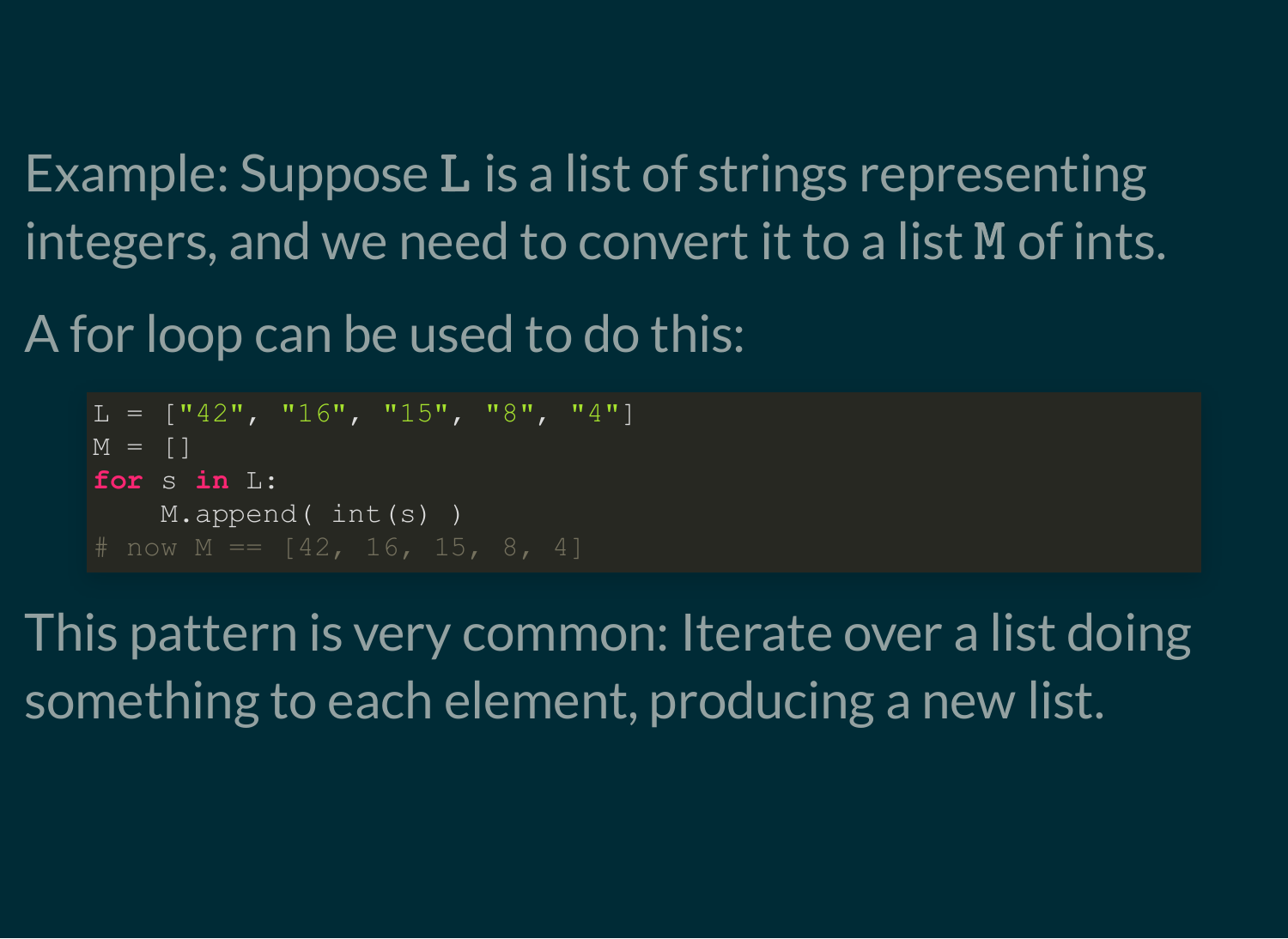This pattern is so common that Python has a more compact way of writing it. The code:

 $M = \lceil$ **for** s **in** L: M.append( int(s) )

#### Can instead be written:

 $M = \int int(s)$  for s in L ]

The expression  $[ \ldots$  for  $\ldots$  in  $\ldots$  ] is called a **list comprehension**. It is a *compact way of writing a common type of for loop.*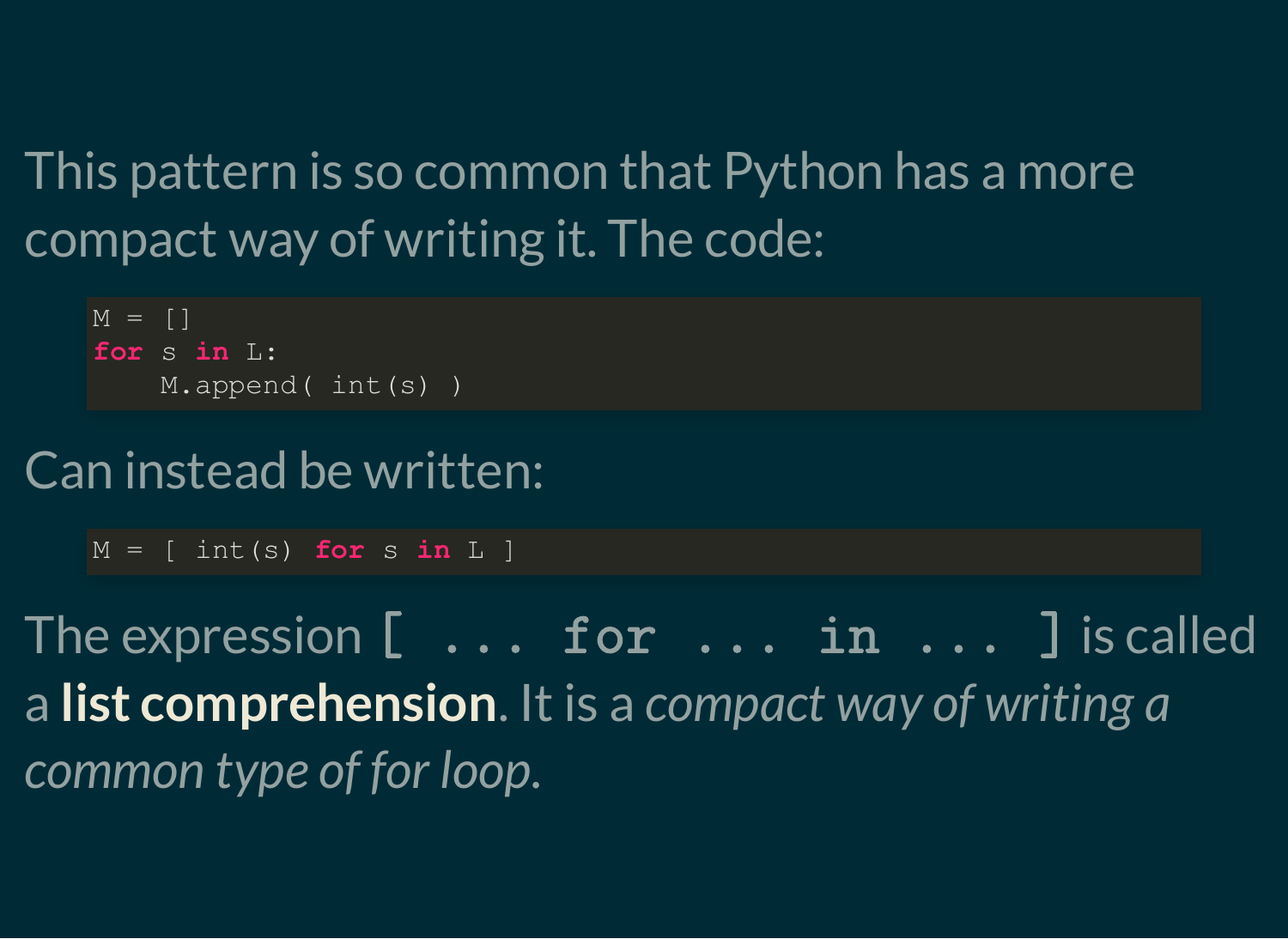### COMPREHENSIONEXAMPLES

#### The basic comprehension syntax is:

[ *expression* **for** *varname* **in** *iterable* ]

#### For example:

```
\left[\begin{array}{cc} x^* & 2 \end{array}\right] for x in range(5) ]
[ s[1:] for s in ["cat", "spot", "blot"] ]
[ float(s[:-1]) for s in ["6C", "12.5C", "25C"] ]
# Gives [6.0, 12.5, 25.0]
```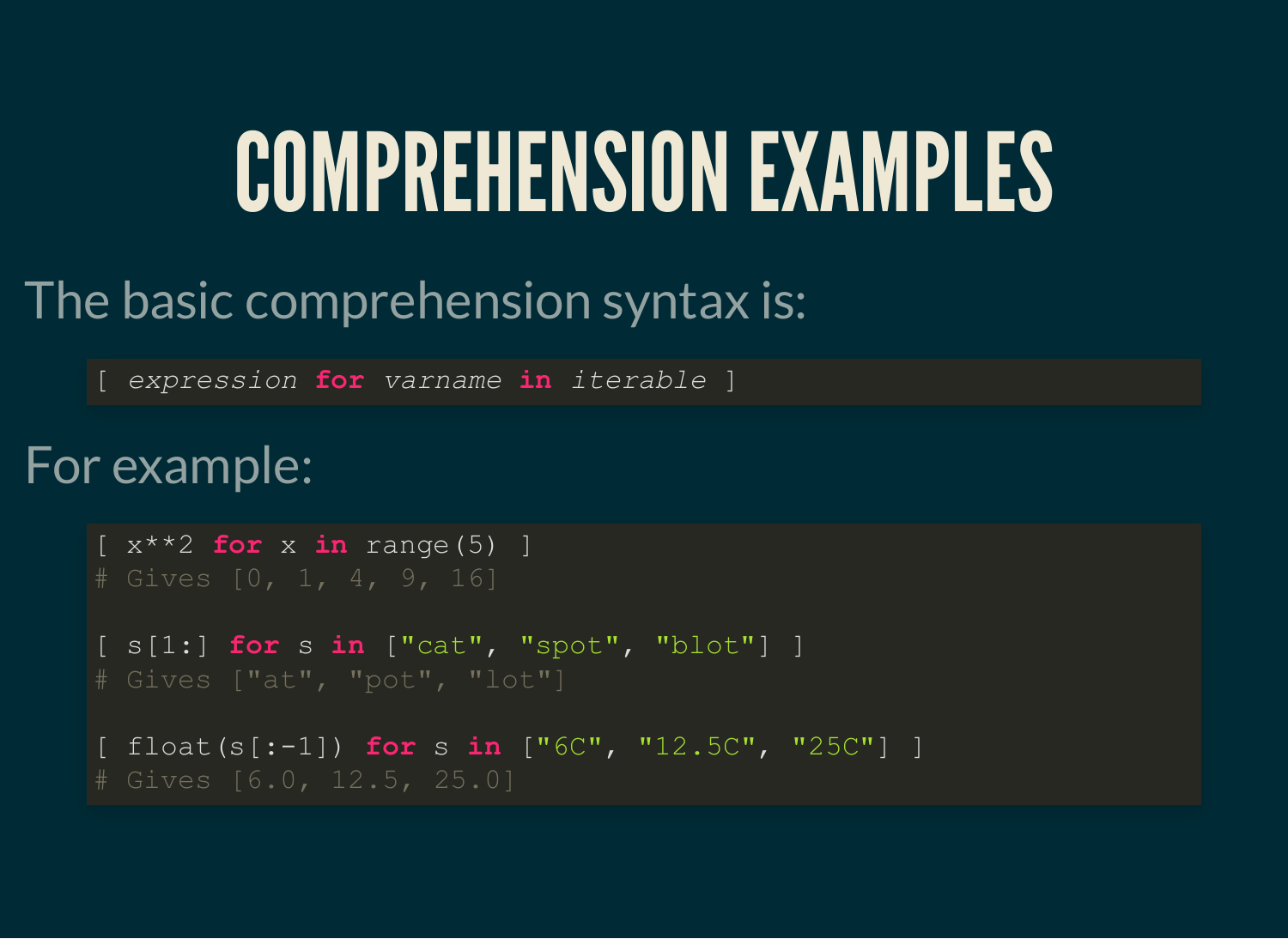The variable name in a comprehension can be anything, it just needs to be used consistently.

These are all equivalent:

```
\left[ x^{\ast \ast }2 for x in range(5) ]
[ t***2 for t in range(5) ]
[ apple**2 for apple in range(5) ]
```
The name in a comprehension is not assigned to anything outside the comprehension:

```
>>> \left[ x^{**}2 \text{ for } x \text{ in } \text{range}(5) \right][0, 1, 4, 9, 16]>>> x
Traceback (most recent call last):
  File "<stdin>", line 1, in <module>
NameError: name 'x' is not defined
```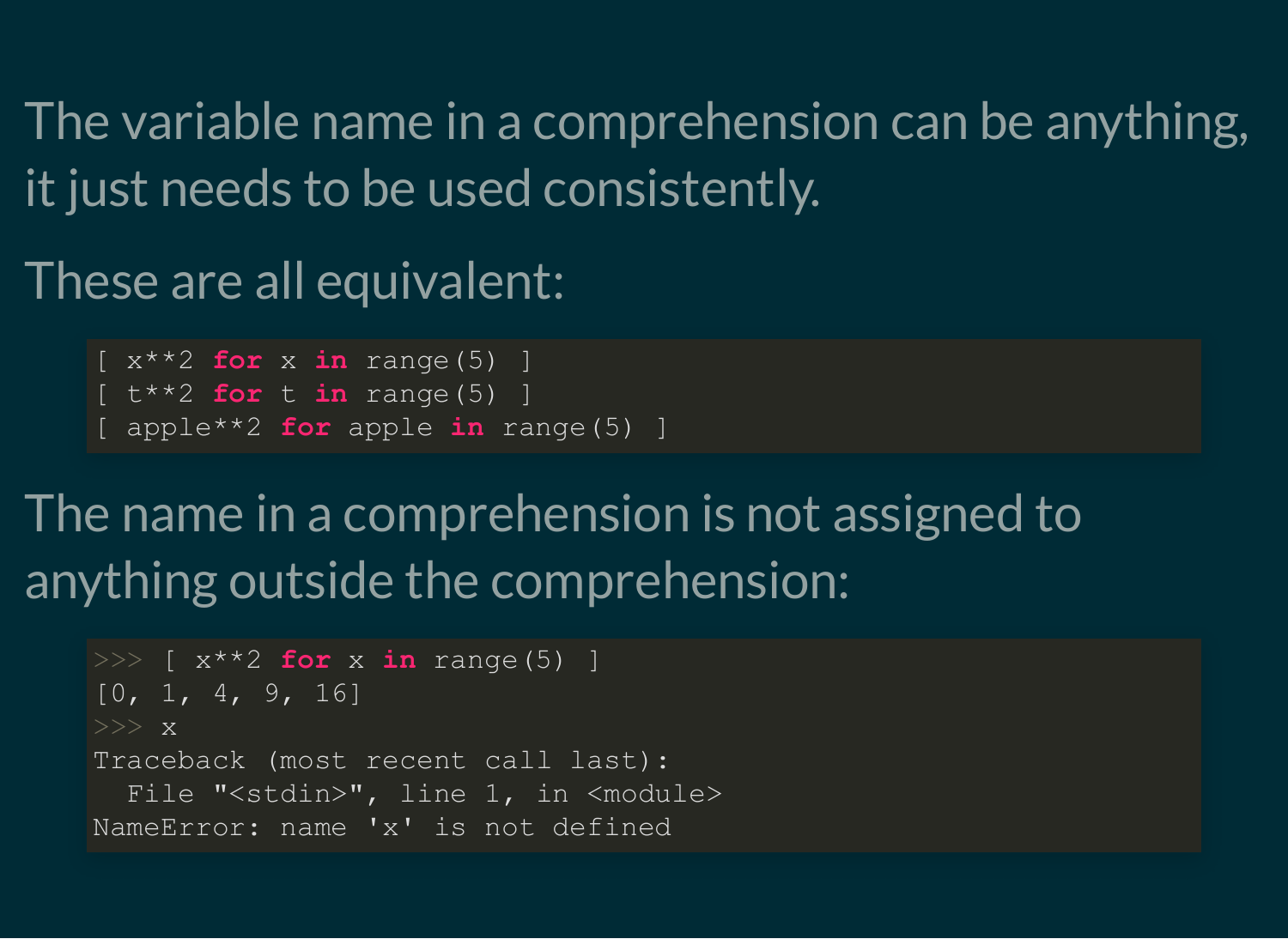# FILTERING

There is another common type of for loop, where elements are not just transformed but also *filtered*.

```
words = [ "alpha", "bridge", "assemble", "question" ]
a words = []for s in words:
   if s[0] == "a": a_words.append(s)
```
#### This too can be done in a comprehension:

a words =  $\int s \textbf{ for } s \textbf{ in words if } s[0] == "a" ]$ 

#### The general form is

[ *expression* **for** *name* **in** *iterable* **if** *condition* ]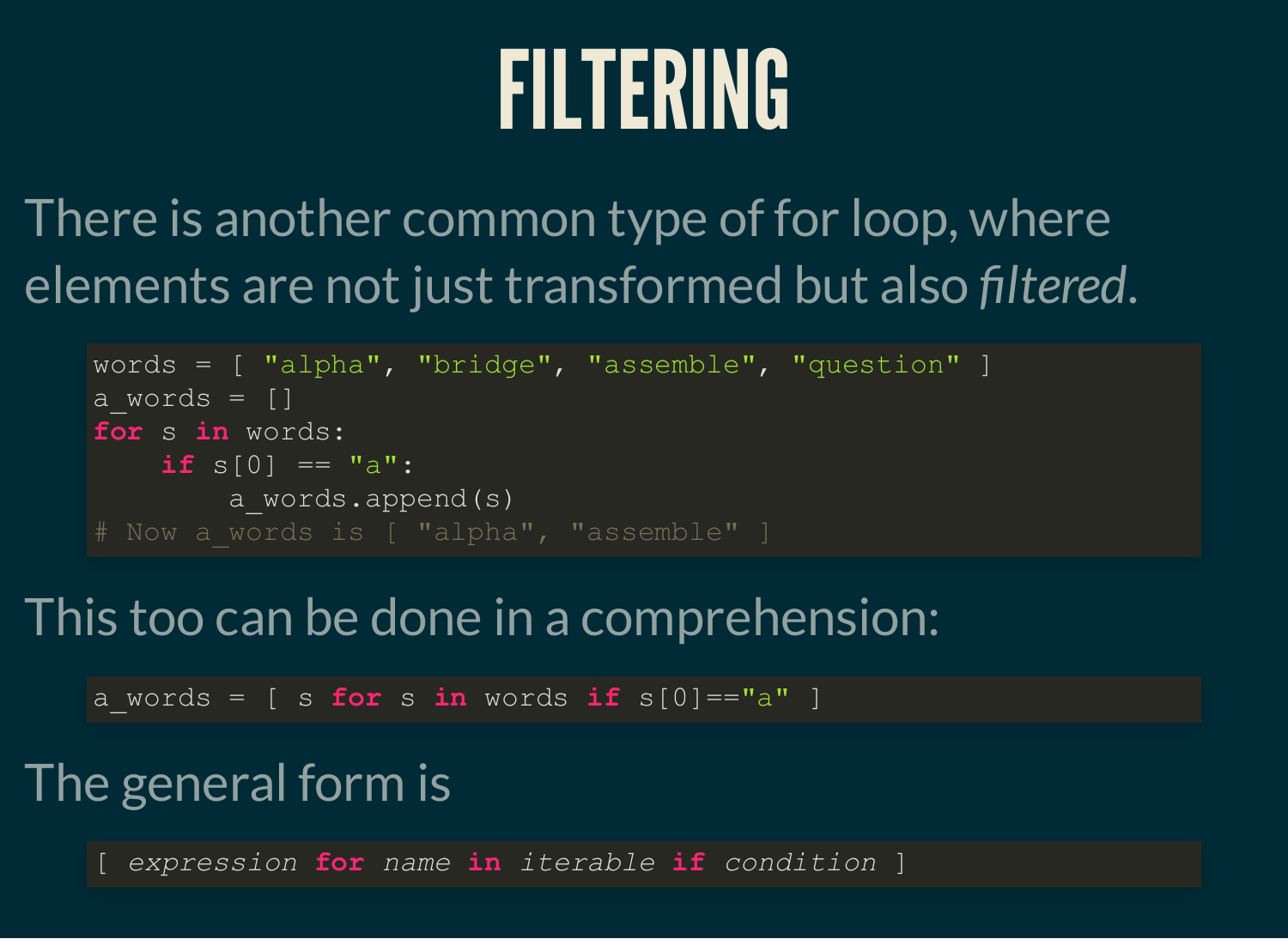### FILTERINGEXAMPLES

#### Consider:

 $[x+x^{*}2$  **for** x **in** range(5) **if**  $x!=2$  ]

In words: Start with the integers  $0 \ldots 4$ , consider only the ones that are not equal to  $2$ , and for each of those, add the number to its square. Make a list of the results.

```
# range(5) gives [0, 1, 2, 3, 4]# Final result:
[0, 2, 12, 20]
```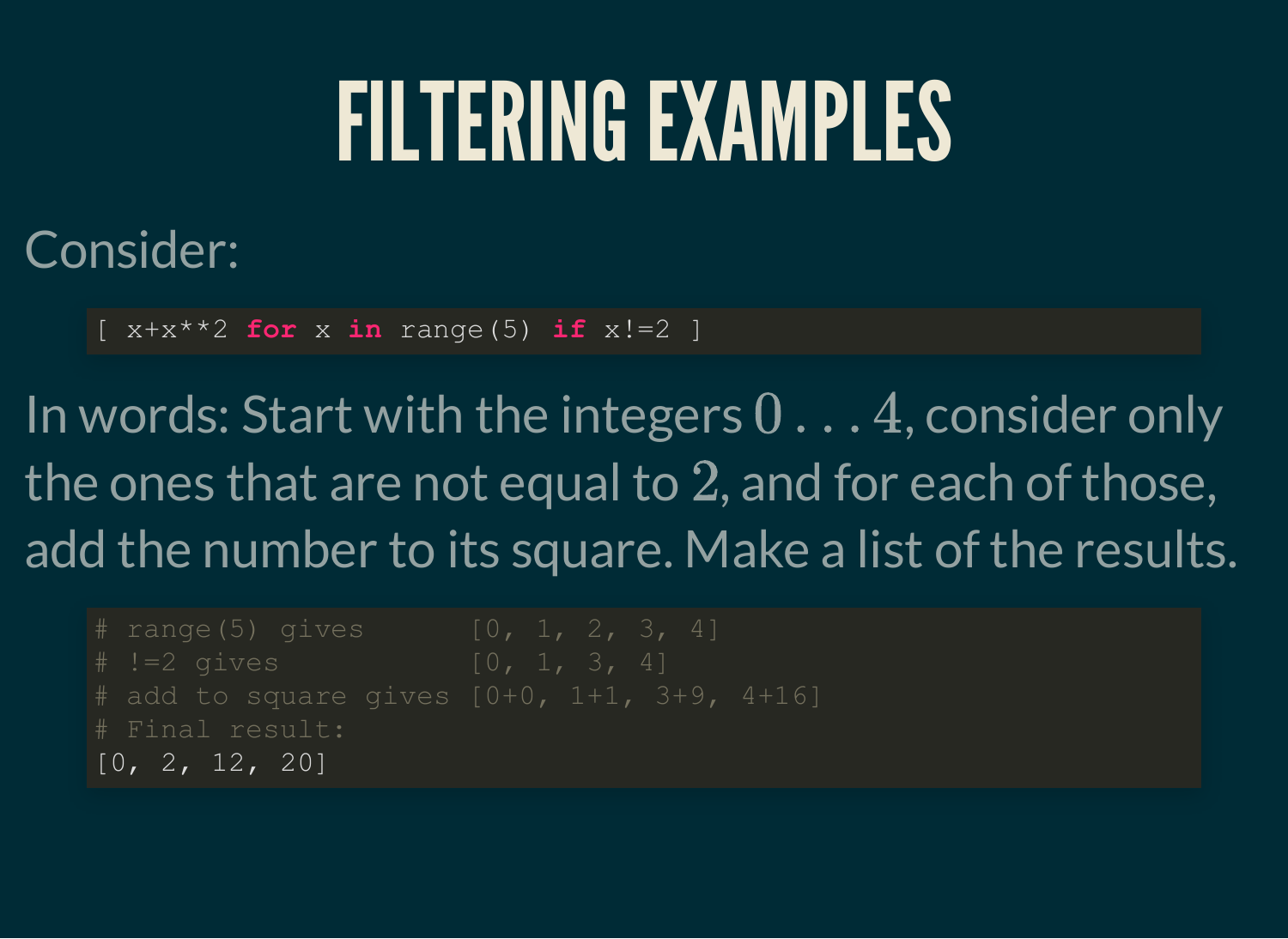#### A list of lists of names and salutations:

```
namepairs = \lceil \cdot \rceil ["Mr.", "Nabil Weber"],
                  ["Ms.","Janet Leon"],
                  ["Ms.","Mariana Wang"],
                   ["Dr.","Lisa Young"] ]
```
Tip: as we do here, lists can be split between lines. Indenting is not required.

What if we want a greeting (as *salutation name*) of the people with salutation "Ms."?

[ sal+" "+name **for** sal,name **in** namepairs **if** sal=="Ms." ]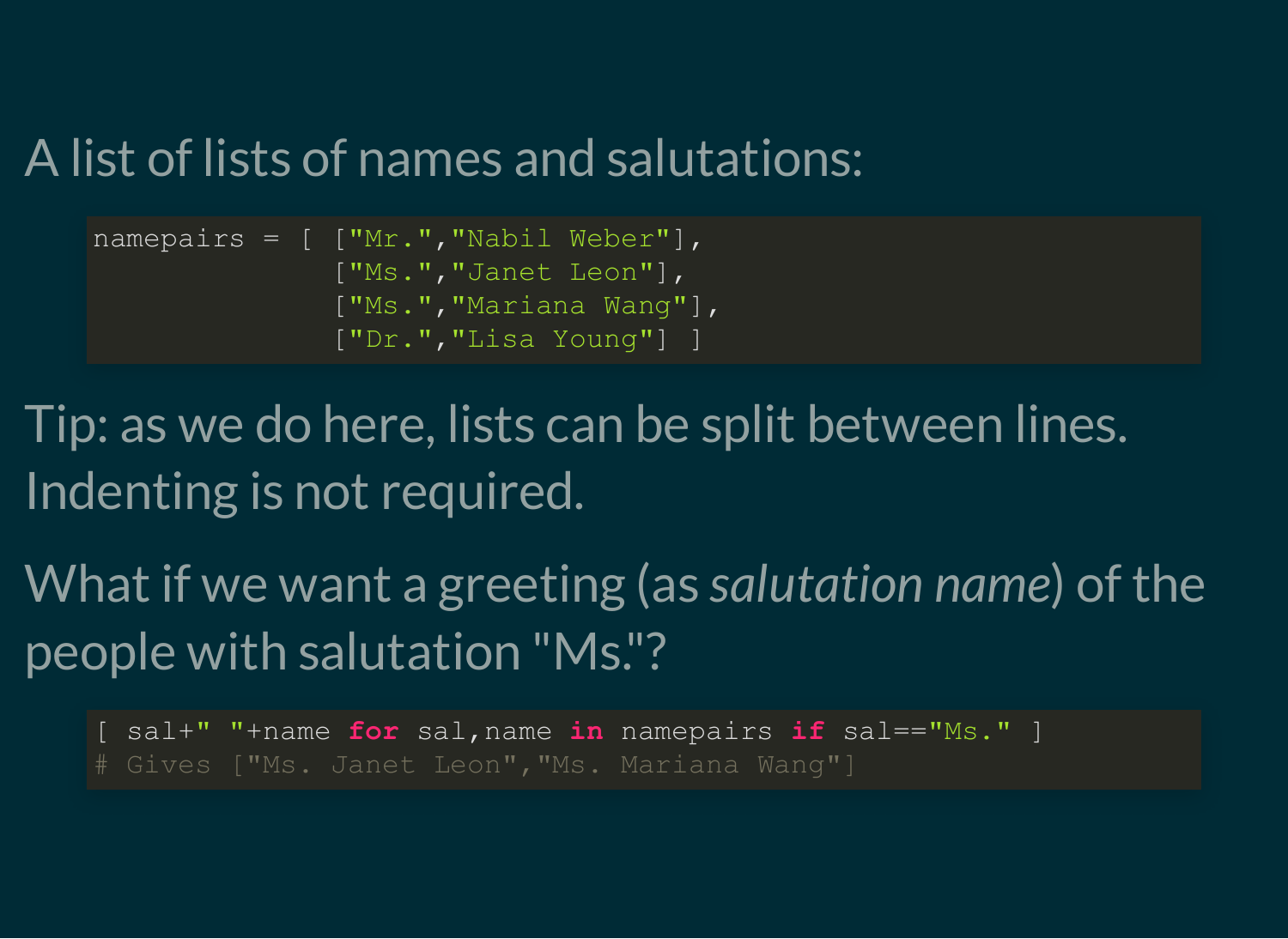#### Equivalent for loop:

```
mss = []for sal,name in namepairs:
     if sal=="Ms.":
         mss.append(sal+" "+name)
```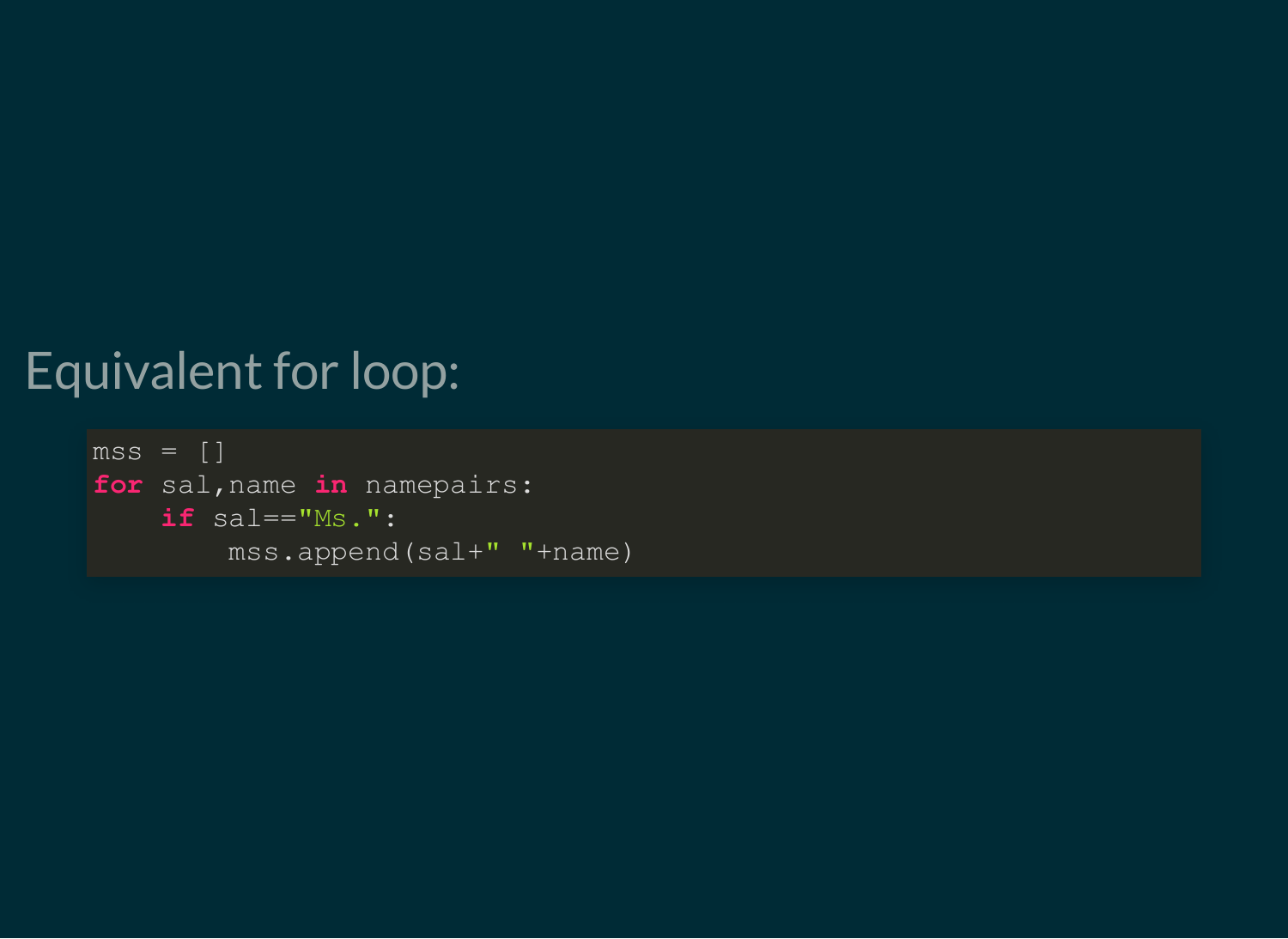### Convert every digit from the input string to an int, and make a list of these:

[ int(c) **for** c **in** input() **if** c **in** "0123456789" ]

If the keyboard input is  $I$  like 0 more than 157, then the above will evaluate to

 $\boxed{0, 1, 5, 7}$